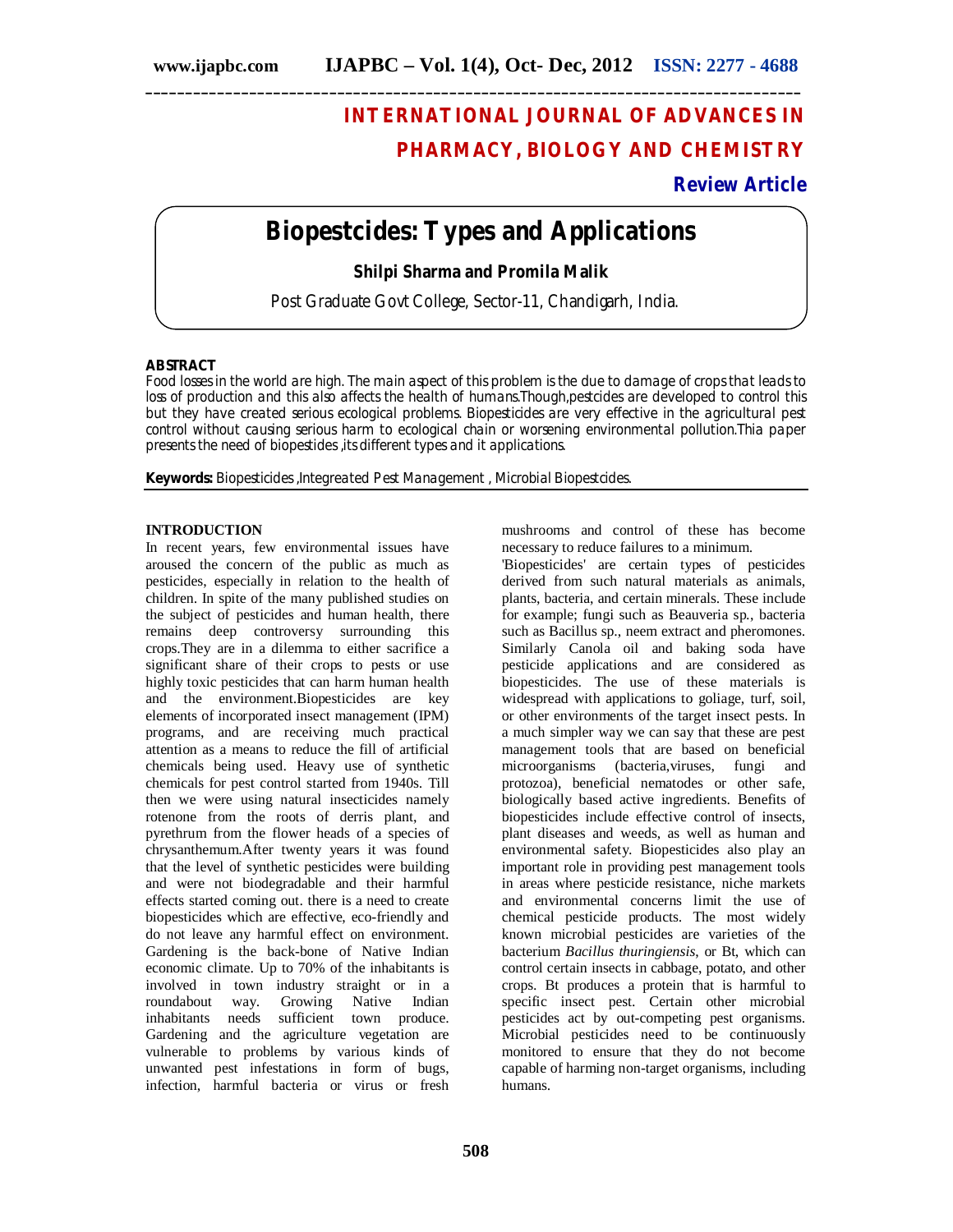Some success stories about successful utilization of biopesticides and bio-control agents in Indian agriculture include<sup>1</sup>

- 1. Control of diamondback moths by *Bacillus thuringiensis,*
- 2. Control of mango hoppers and mealy bugs and coffee pod borer by *Beauveria,*
- 3. Control of *Helicoverpa* on cotton, pigeonpea, and tomato by *Bacillus thuringiensis,*
- 4. Control of white fly on cotton by neem products,
- 5. Control of *Helicoverpa* on gram by N.P.V.,
- 6. Control of sugarcane borers by *Trichogramma* and
- 7. Control of rots and wilts in various crops by *Trichoderma*-based products.

**Table 1: Biopesticides Registered under Insecticides Act,1968<sup>2</sup>**

| <b>AUI INNUCERCIU IICHI</b> ) 00 |                                         |  |
|----------------------------------|-----------------------------------------|--|
| S.No.                            | Name of the Biopesticides               |  |
|                                  | Bacillus thuringiensis var. israelensis |  |
| 2                                | Bacillus thuringiensis var. kurstaki    |  |
| 3                                | Bacillus thuringiensis var. galleriae   |  |
| 4                                | <b>Bacillus</b> sphaericus              |  |
| 5                                | <b>Bacillus</b> sphaericus              |  |
| 6                                | <b>Bacillus</b> sphaericus              |  |
|                                  | Pseudomonas fluoresens                  |  |
| 8                                | Beauveria bassiana                      |  |
| 9                                | NPV of Helicoverpa armigera             |  |
| 10                               | NPV of Spodoptera litura                |  |
| 11                               | Neem based pesticides                   |  |
| 12                               | Cymbopogan                              |  |

#### **Types of Biopesticides**

Biopesticides fall into three major categories<sup>1</sup>

#### **A. Microbial pesticides**

Microbial biopesticides represent an important option for the management of plant diseases. The United States Environmental Protection Agency (EPA) defines biopesticides as, *"certain types of pesticides derived from such natural materials as animals, plants, bacteria, and certain minerals."*  Microbial pesticides contain a microorganism (bacterium, fungus, virus, protozoan or alga) as the active ingredient. Microbial pesticides can control many different kinds of pests, although each separate active ingredient is relatively specific for its target pest[s]. For example, there are fungi that control certain weeds, and other fungi that kill specific insects. They suppress pest by producing a toxin specific to the pest,causing a disease., Preventing establishment of other microorganisms through competition or Other modes of action.

The most widely known microbial pesticides are varieties of the bacterium *Bacillus thuringiensis*, or Bt, which can control certain insects in cabbage, potato, and other crops. Bt produces a protein that is harmful to specific insect pest. Certain other microbial pesticides act by out-competing pest organisms. Microbial pesticides need to be

continuously monitored to ensure that they do not become capable of harming non-target organisms, including humans. organisms. Bt can be applied to plant foliage or incorporated into the genetic material of crops and as discovered, it is toxic to the caterpillars (larvae) of moths and butterflies. These also can be used in controlling mosquitoes and black flies. Several strains of Bt have been developed and now strains are available that control fly larvae. While some Bt's control moth larvae found on plants, other Bt's are specific for larvae of flies and mosquitoes. The target insect species are determined by whether the particular Bt produces a protein that can bind to a larval gut receptor, thereby causing the insect larvae to starve.

#### **B. Plant- Incorporated-Protectants(PIPs)**

PIPs are pesticidal substances that plants produce from genetic material that has been added to the plant. For example, scientists can take the gene for the *Bt* pesticidal protein, and introduce the gene into the plants own genetic material. Then the plant, instead of the *Bt* bacterium manufactures the substance that destroys the pest. Both the protein and its genetic material are regulated by EPA; the plant itself is not regulated.

#### **C. Biochemical pesticides**

These are naturally occurring substances such as plant extracts, fatty acids or pheromones that control pests by non-toxic mechanisms. control pests by non-toxic mechanisms. Conventional pesticides, by contrast, are synthetic materials that usually kill or inactivate the pest. Biochemical pesticides include substances that interfere with growth or mating, such as plant growth regulators, or substances that repel or attract pests, such as pheromones. Because it is sometimes difficult to determine whether a natural pesticide controls the pest by a non-toxic mode of action, EPA has established a committee to determine whether a pesticide meets the criteria for a biochemical pesticide. Biochemical pesticides include substances, such as insect sex pheromones, that interfere with mating, as well as various scented plant extracts that attract insect pests to traps. Man-made pheromones are used to disrupt insect mating by creating confusion during the search for mates, or can be used to attract male insects to traps. Pheromones are often used to detect or monitor insect populations, or in some cases, to control them.

#### **Advantages of Using Biopesticides**

Biopesticides are usually inherently less toxic than conventional pesticides.Biopesticides generally affect only the target pest and closely related organisms, in contrast to broad spectrum, conventional pesticides that may affect organisms as different as birds, insects, and mammals.They often are effective in very small quantities and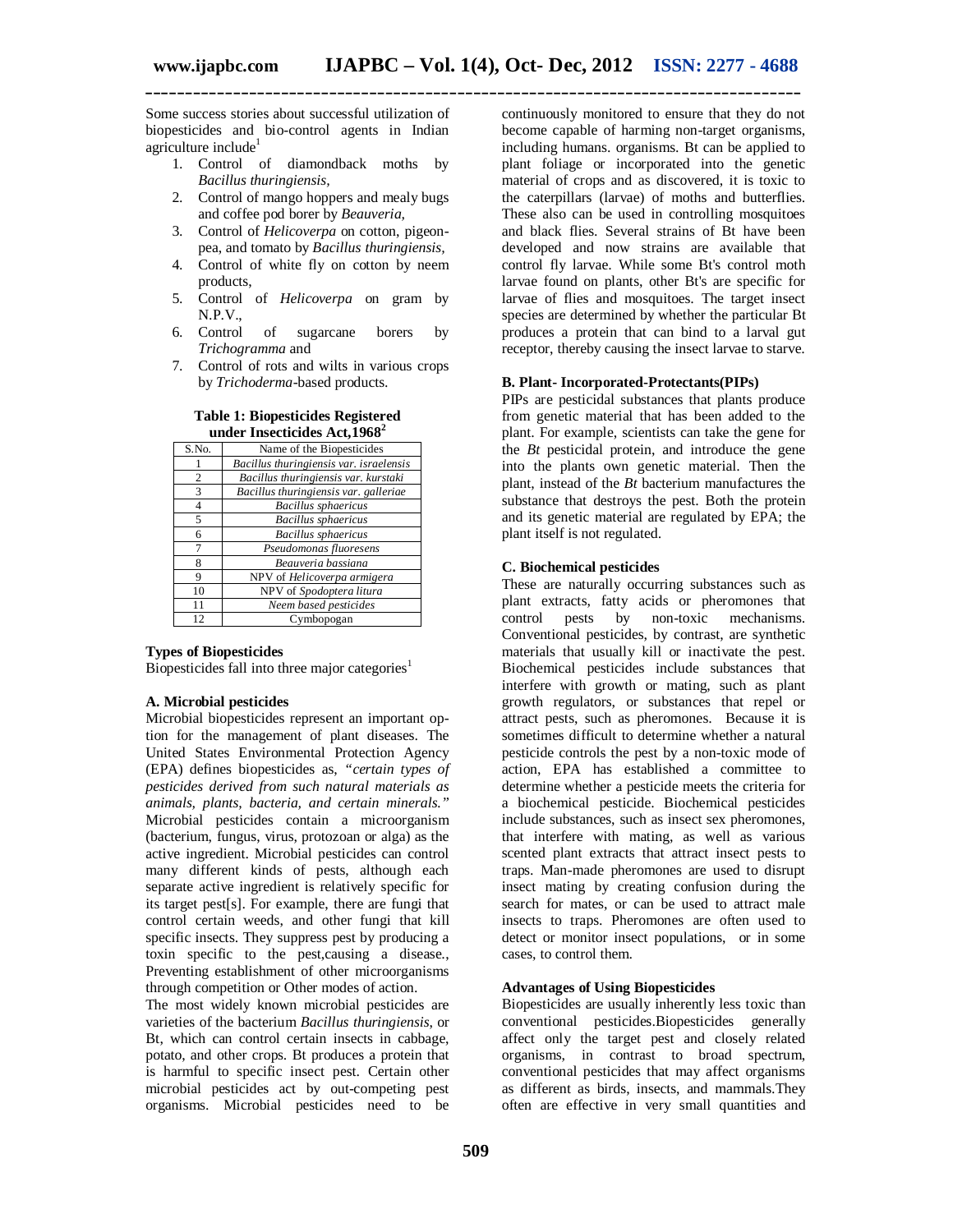often decompose quickly, thereby resulting in lower exposures and largely avoiding the pollution problems caused by conventional pesticides.When used as a component of Integrated Pest Management (IPM) programs, biopesticides can greatly decrease the use of conventional pesticides, while crop yields remain high.To use biopesticides effectively, however, users need to know a great deal about managing pests.

#### **Uses of Biopesticides<sup>3</sup>**

This review illustrates some selected examples of case studies on the effective utilization of biopesticides in pest management programme.

#### **A. Microbial pesticides**

1) Potential benefits of entomopathogenic fungi Entomopathogenic fungi are important natural regulators of insect populations and have potential as mycoinsecticide agents against diverse insect pests in agriculture. These fungi infect their hosts by penetrating through the cuticle, gaining access to the hemolymph, producing toxins, and grow by utilizing nutrients present in the haemocoel to avoid insect immune responses<sup>4</sup>. Entomopathogenic fungi may be applied in the form of conidia or mycelium which sporulates after application. The use of fungal entomopathogens as alternative to insecticide or combined application of insecticide with fungal entomopathogens could be very useful for insecticide resistant management<sup>5</sup>.

The commercial mycoinsecticide 'Boverin' based on *B. bassiana* with reduced doses of trichlorophon have been used to suppress the second-generation outbreaks of *Cydia pomonella* L.<sup>6</sup>. Anderson *et al.* (1989) detected higher insect mortality when *B.*  sublethal concentrations of insecticides were applied to control Colorado<br>potato beetle (Leptinotarsa decembineata), beetle (*Leptinotarsa decemlineata*), attributing higher rates of synergism between two agents.

A long term example of a classical biological control project using fungi is the program targeting the cassava green mite (CGM), *Mononychellus tanajoa* (Bondar) in Africa. It was in 1988, that exploration for potential natural enemies in Brazil revealed that the entomophthoralean *N. tanajoae*  was one of the most important natural enemies of CGM in northeastern  $\widehat{Brazil}^7$ . During the last 20 years, a series of studies was undertaken to make the release of this pathogen in Africa possible. The impact of the fungus *Neozygites floridana* on the tomato red spider mite*, Tetranychus evansi* Baker & Pritchard was demonstrated in the field and under screenhouses during four crop cycles of tomato and nightshade<sup>8</sup> in Piracicaba, SP, Brazil.

The effectiveness of seven strains of entomopathogenic fungi against *Ceratitis capitata*  adults was evaluated in the laboratory<sup>9</sup>. Adults were susceptible to five of seven aqueous suspensions of conidia. The extract from *M*. *anisopliae* was the most toxic, resulting in about 90% mortality. The compatibility of the entomopathogenic fungus *Beauveria bassiana*  (Balsamo) Vuillemin with neem was conducted against sweetpotato whitefly*, Bemisia tabaci*  (Gennadius) (Hemiptera: Aleyrodidae), on egg plant<sup>10</sup>. The combination of *B. bassiana* and neem yielded the highest *B. tabaci* egg and nymph mortalities and the lowest LT50 value. Therefore, neem was used along with *B. bassiana* suspension as an integrated pest management program against *B. tabaci.* 

The use of the insect-pathogenic fungus *Metarhizium anisopliae* against adult *Aedes aegypti*  and *Aedes albopictus* mosquitoes has also been reported<sup>11</sup>. The life span of fungus-contaminated mosquitoes of both species was significantly reduced compared to uninfected mosquitoes. The results indicated that both mosquito species are highly susceptible to infection with this entomopathogen.

Fungal biocontrol agents, including 10 isolates of *Beauveria bassiana*, *Metarhizium anisopliae*, and *Paecilomyces fumosoroseus* were bioassayed for their lethal effects on the eggs of the carmine spider<br>mite. Tetranychus cinnabarinus<sup>12</sup>.Results mite, *Tetranychus cinnabarinus*<sup>12</sup>.Results confirmed the ovicidal activity of the three fungal species and suggested the feasibility to search for more ovicidal isolates from fungal species that may serve as biocontrol agents against spider mites such as T. cinnabarinus. Two isolates of as *T. cinnabarinus*. Two isolates of entomopathogenic fungi, *Beauveria bassiana*  SG8702 and *Paecilomyces fumosoroseus* Pfr153, were also bioassayed against *T. cinnabarinus*   $eggs<sup>13</sup>$  Entomopathogenic fungi (Hypocreales) have been used for the control of potato psyllid,<br>Bactericera cockerelli (Sulc) (Hemiptera: *Bactericera cockerelli* (Sulc) (Hemiptera: Triozidae) in an area endemic for zebra chip disease of potato $14$ . Entomopathogenic fungi could provide a viable component for an integrated pest management strategy for control of *B. cockerelli*  and other potato pest insects. Commercial formulations of *Metarhizium anisopliae* and *Isaria fumosorosea* and *abamectin* were conducted. It was observed that all fungal treatments significantly reduced plant damage and zebra chip symptoms. The biopesticide, afla-guard, delivers a nontoxigenic strain of Aspergillus flavus to the field where it competes with naturally occurring toxigenic strains of the fungus. In conjunction with the reductions in aflatoxin contamination, treatments produced significant reductions in the incidence of toxigenic isolates of A. flavus in  $\text{corn}^{15}$ 

#### **2) Success of baculovirus pesticides**

First well-documented introduction of baculovirus into the environment which resulted in effective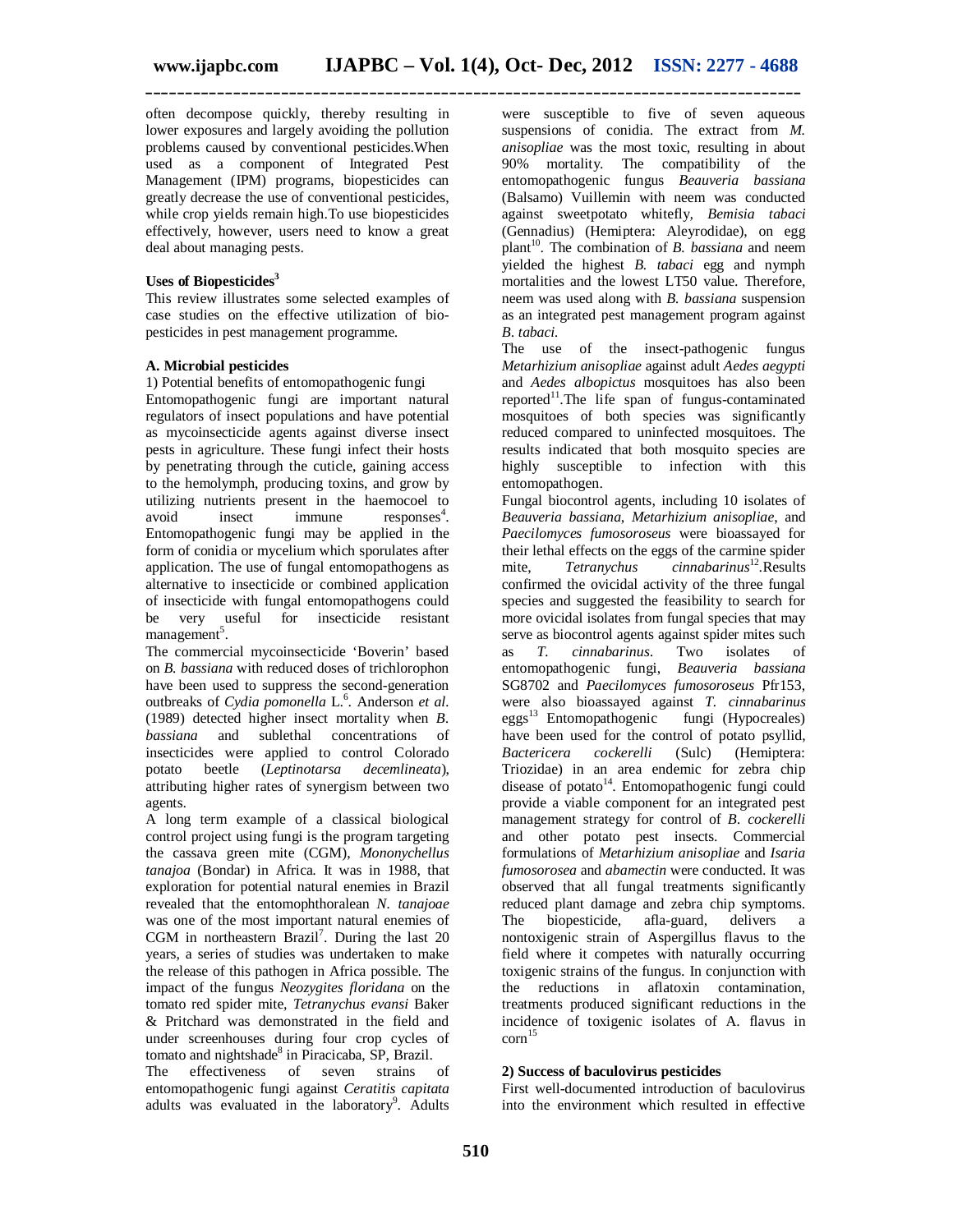**\_\_\_\_\_\_\_\_\_\_\_\_\_\_\_\_\_\_\_\_\_\_\_\_\_\_\_\_\_\_\_\_\_\_\_\_\_\_\_\_\_\_\_\_\_\_\_\_\_\_\_\_\_\_\_\_\_\_\_\_\_\_\_\_\_\_\_\_\_\_\_\_\_\_\_\_\_\_\_\_\_\_**

suppression of a pest occurred accidentally before the World War II. Along with a parasitoid imported to Canada to suppress spruce sawfly *Diprion hercyniae*, an NPV specific for spruce sawfly was introduced and since then no control measures have been required against this hymenopteran species. In the past, the application of baculoviruses for the protection of agricultural annual crops, fruit orchards and forests has not matched their potential. The number of registered pesticides based on baculovirus, though slowly, increases steadily. At present, it exceeds fifty formulations, some of them being the same baculovirus preparations distributed under different trade names in different countries.

NPVs and GVs are used as pesticides but the group based on nucleopolyhedrosis viruses is much larger. The first viral insecticide Elcar™ was introduced by Sandoz Inc. in 1975<sup>16</sup>. Elcar™ was a preparation of *Heliothis zea* NPV which is relatively broad range baculovirus and infects many species belonging to genera *Helicoverpa* and *Heliothis*. HzSNPV provided control of not only cotton bollworm, but also of pests belonging to these genera attacking soybean, sorghum, maize, tomato and beans. In 1982 Sandoz decided to discontinue the production. The resistance to many chemical insecticides including pyrethroids revived the interest in HzSNPV and the same virus was registered under the name GemStar™. HzSNPV is a product of choice for biocontrol of *Helicoverpa*  armigera<sup>17</sup>. Countries with large areas of such crops like cotton, pigeonpea, tomato, pepper and maize, e.g. India and China, introduced special programs for the reduction of this pest by biological means. In Central India, *H.armigera* in the past was usually removed by shaking pigeonpea plants until caterpillars fell from the plants onto cotton sheets. This technique is now used to obtain caterpillars which are fed on virus-infected seeds. Baculovirus preparations obtained in this way are used by farmers to prepare a bioinsecticide spray applied on pigeonpea fields. Another baculovirus, HaSNPV is almost identical to HzSNPV. It was registered in China as a pesticide in 1993<sup>18</sup>. It has been used for large scale biopesticide production and has been extensively used on cotton fields. Broad spectrum of biopesticide based on HaNPV is also used in India<sup>19</sup>.

Caterpillars of moths belonging to *Spodoptera*  genus are of primary concern for agricultural industry in many countries of the world. Two commercial preparations based on *Spodoptera*  NPV are available in the USA and Europe. These are SPOD-X™ containing *Spodoptera exigua* NPV to control insects on vegetable crops and Spodopterin™ containing *Spodoptera littolaris*  NPV which is used to protect cotton, corn and tomatoes. About 20 000 hectares of maize annually are controlled with *Spodoptera frugiperda* NPV in Brazil<sup>20</sup>. Many other species belonging to the Noctuidae family are economically important pests of sugarcane, legume, rice and others. *Autographa californica* and *Anagrapha falcifera* NPVs were registered in the USA and were field-tested at a limited scale. These two NPVs have relatively broad host spectrum and potentially can be used on a variety of crops infested with pests belonging to a number of genera, including *Spodoptera* and *Helicoverpa*.

The well-known success of employing baculovirus as a biopesticide is the case of *Anticarsia gemmatalis* nucleopolyhedrovirus (AgMNPV) used to control the velvetbeen caterpillar in soybean<sup>20</sup>. This program was implemented in Brazil in the early eighties, and came up to over 2,000,000 ha of soybean treated annually with the virus. Recently this number dropped down, mainly due to new emerging pests in the soybean complex. Although the use of this virus in Brazil is the most impressive example of bioregulation with viral pesticide worldwide, the virus is still obtained by *in vivo*  production mainly by infection of larvae in soybean farms. The demand for virus production has increased tremendously for protection of four million hectares of soybean annually. This high demand for AgMNPV calls for the studies aiming at the sustained inexpensive *in vitro* production of the virus because large scale *in vivo* production of baculoviruses encounters many difficulties. The use of AgMNPV in Brazil brought about many economical, ecological and social benefits.On the basis of this spectacular success of a baculovirus pesticide, it is needless to say that the advantages of biopesticides over chemical pesticides are numerous.

#### **3) Use of bacterial bio-pesticides**

Bacterial bio-pesticides are probably the most widely used and cheaper than the other methods of pest bioregulation. Insects can be infected with many species of bacteria but those belonging to the genus *Bacillus* are most widely used as pesticides. One of the *Bacillus* species, *Bacillus thuringiensis,*  has developed many molecular mechanisms to produce pesticidal toxins; most of toxins are coded for by several  $\text{cry}$  genes<sup>21</sup>. Since its discovery in 1901 as a microbial insecticide, *Bacillus thuringiensis* has been widely used to control insect pests important in agriculture, forestry and medicine. Its principal characteristic is the synthesis, during sporulation, of a crystalline inclusion containing proteins known as dendotoxins or Cry proteins, which have insecticidal properties. To date, over one hundred *B. thuringiensis*-based bioinsecticides have been developed, which are mostly used against lepidopteran, dipteran and coleopteran larvae. In addition, the genes that code for the insecticidal crystal proteins have been successfully transferred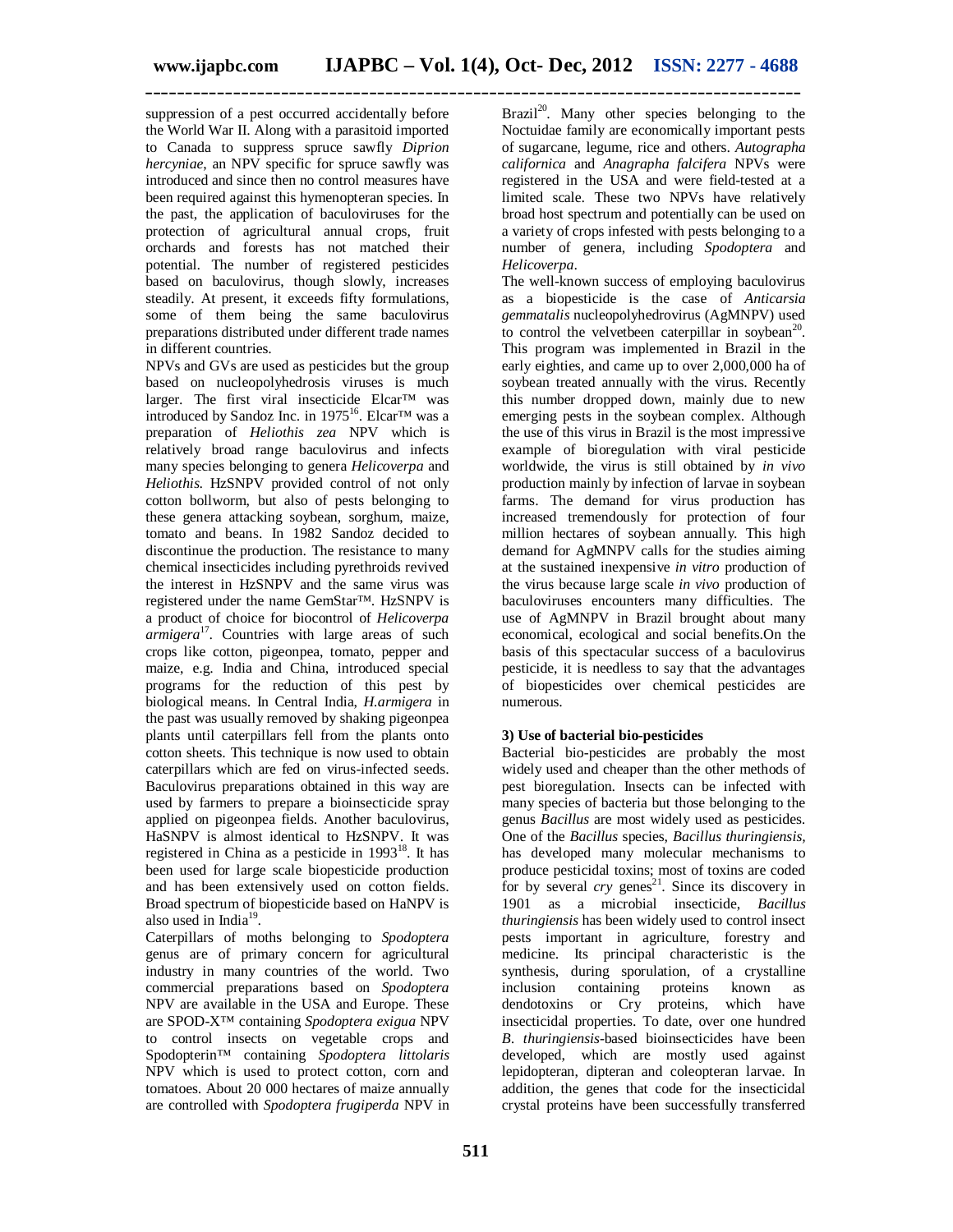**\_\_\_\_\_\_\_\_\_\_\_\_\_\_\_\_\_\_\_\_\_\_\_\_\_\_\_\_\_\_\_\_\_\_\_\_\_\_\_\_\_\_\_\_\_\_\_\_\_\_\_\_\_\_\_\_\_\_\_\_\_\_\_\_\_\_\_\_\_\_\_\_\_\_\_\_\_\_\_\_\_\_**

into different crops plants, which has led to significant economic benefits. Because of their high specificity and their safety in the environment, *B. thuringiensis* and Cry proteins are efficient, safe and sustainable alternatives to chemical pesticides for the control of insect pests $22,23$ . The toxicity of the Cry proteins have traditionally been explained by the formation of transmembrane pores or ion channels that lead to osmotic cell  $lysis^{22}$ . In addition to this, Cry toxin monomers also seem to promote cell death in insect cells through a mechanism involving an adenylyl cyclase/PKA signalling pathway<sup>24</sup>. However, despite this entomopathogenic potential, controversy has arisen regarding the pathogenic lifestyle of *B. thuringiensis*. Recent reports claim that *B. thuringiensis* requires the co-operation of commensal bacteria within the insect gut to be fully pathogenic<sup>25,26</sup>. In clear opposition, genomic and proteomic studies have been argued as the most solid data to convincingly demonstrate that *B. thuringiensis* is a primary pathogen rather than a soil-dwelling saprophyte. In any case, what is certainly not doubtful is that *B. thuringiensis* is one of the most successful examples of the use of microorganisms in agricultural biotechnology, with about 70% of the global biopesticide market involving products based on *B. thuringiensis*<sup>27</sup>, and will continue to be one of the most important microbial weapons to defend our crops from insect pests. At the end of the twentieth century worldwide sales of bacterial pesticides amounted to about 2% of the total global insecticide market but their share in pesticide market steadily increases.

Organic farming systems rely on approved practices for the control of plant diseases. Approved practices widely used by organic (and conventional farmers alike) include the use of disease resistant/tolerant cultivars and disease reducing cultural strategies, such as crop rotation and sanitation. In addition, composts and organic mulches can be used to help improve crop health in certain situations. Such practices are the cornerstone of integrated disease management; however, they do not always provide an adequate disease control. While conventional farmers can, and often do, use a wide variety of chemical pesticides, certified organic growers may not. Still, there are a number of optional products that organic farmers can use to reduce the incidence and severity of various plant diseases.

#### **B. Plant-Incorporated-Protectants (PIPs)**

One approach, to reduce destruction of crops by phytophagous arthropod pests, is to genetically modify plants to express genes encoding insecticidal toxins. The adoption of genetically modified (GM) crops has increased dramatically in the last 11 years. Genetically modified (GM) plants

possess a gene or genes that have been transferred from a different species.

The production of transgenic plants that express insecticidal δ-endotoxins derived from the soil bacterium *Bacillus thuringiensis* (*Bt* plants) were first commercialized in the US in 1996. The expression of these toxins confers protection against insect crop destruction<sup>28</sup>. The lethality of *Bt* endotoxins is highly dependent upon the alkaline environment of the insect gut, a feature that assures these toxins are not active in vertebrates, especially in humans. These proteins have been commercially produced, targeting the major pests of cotton, tobacco, tomato, potato, corn, maize and rice, notably allowing greater coverage by reaching locations on plants which are inaccessible to foliar sprays<sup>28</sup>. There are numerous strains of  $Bt$ , each with different Cry proteins, and more than 60 Cry proteins have been identified<sup>29</sup>. Most  $Bt$  maize hybrids express the Cry1Ab protein, and a few express the Cry1Ac or the Cry9C protein, all of which are targeted against the European corn borer (*Ostrinia nubilalis* Hubner) (Lepidoptera), a major pest of maize in North America and Europe. Some recent maize hybrids express the Cry3Bb1 protein, which is targeted against the corn rootworm complex (*Diabrotica spp.*) (Coleoptera), also a major pest of maize, especially in North America. Cotton expressing the Cry1Ac protein is targeted against the cotton bollworm (*Helicoverpa zea*  Boddie) (Lepidoptera), which is a major pest of cotton; potato expressing the Cry3A or Cry3C is targeted against the Colorado potato beetle (*Leptinotarsa decemlineata* Say) (Coleoptera), which is a major pest of potato; and Cry4 proteins are targeted against some Diptera, such as certain flies (e.g., *Lycoriella castanescens* Lengersdorf) and mosquitoes (e.g., *Culex pipiens* L.).

## **C. Biochemical pesticides**

### **1) Plant products**

Use of botanicals is now emerging as one of the important means to be used in protection of crop produce and the environment from pesticidal pollution, which is a global problem. Neem tops the list of 2,400 plant species that are reported to have pesticidal properties and is regarded as the most reliable source of eco-friendly biopesticidal property. Neem products are effective against more than 350 species of arthropods, 12 species of nematodes, 15 species of fungi, three viruses, two species of snails and one crustacean species [30]. Azadirachtin, a tetranortritarpinoid, is a major active ingredient isolated from neem, which is known to disrupt the metamorphosis of insects $^{31}$ . Two tetracyclic triterpenoids - meliantetyraolenone and odoratone isolated from neem exhibited insecticidal activity against *Anopheles stephensi*<sup>32</sup>. Neem Seed Kernel Extract (NSKE) was found most effective in reducing the larval population of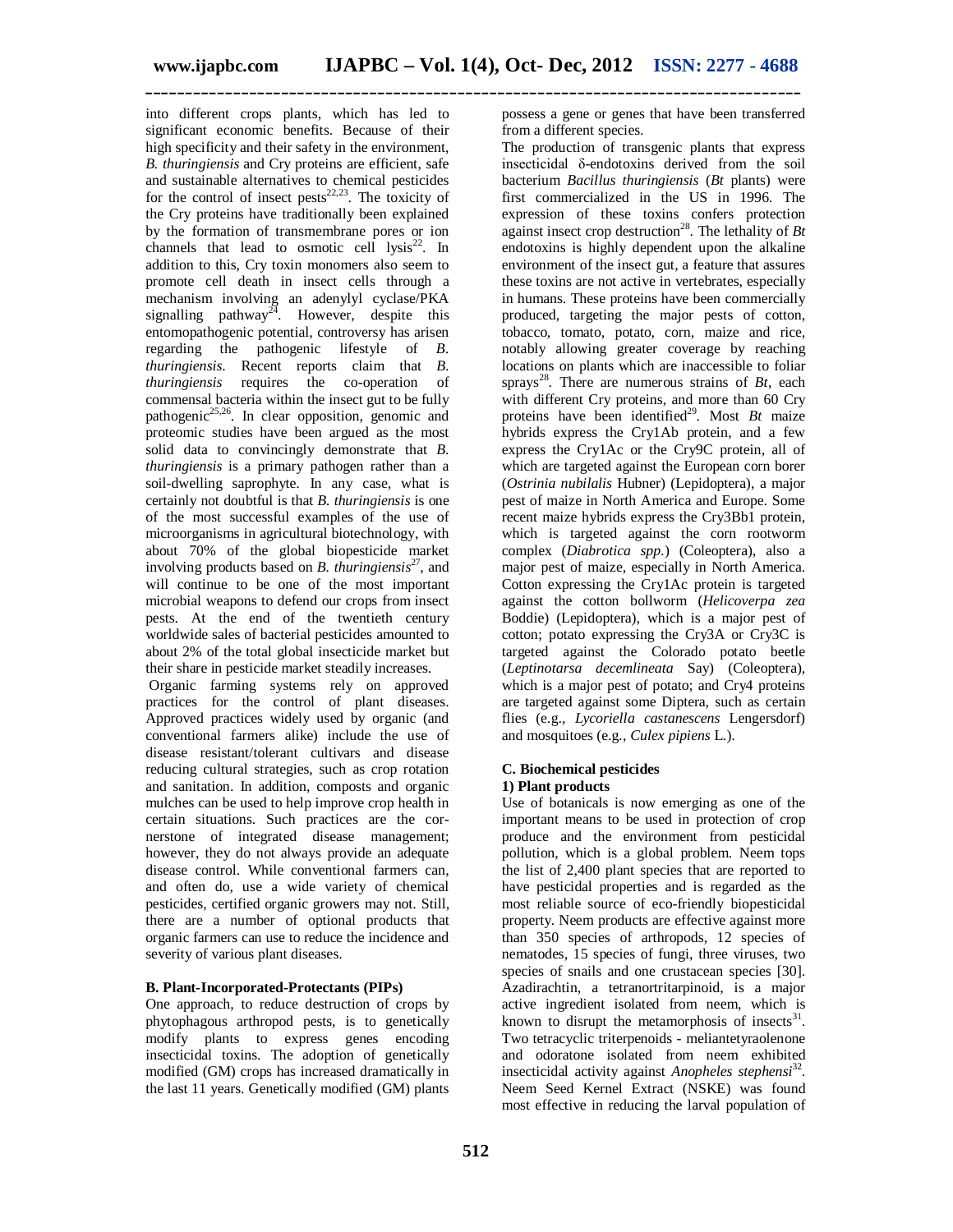*Helicoverpa armigera* in chickpea and pod  $\theta$ damage<sup>33</sup>. Neem formulations also has a significant effect against eggs of peach fruit fly *Bactrocera zonata* (Saunders). Over 195 species of insects are affected by neem extracts and insects that have become resistant to synthetic pesticides are also controlled with these extracts. The apprehension that large-scale use of neem based insecticides may

lead to resistance among pests, as being observed with synthetic pesticides, has not been proved correct. Neem bio-pesticides are systemic in nature and provide long term protection to plants against pests. Pollinator insects, bees and other useful organisms are not affected by neem based pesticides.

| Some of the plant products registered as bio-pesticides <sup>34</sup> |  |
|-----------------------------------------------------------------------|--|
|-----------------------------------------------------------------------|--|

| Plant product used as biopestcides | <b>Taget Pests</b>                                                                                                                                                                                                                                |
|------------------------------------|---------------------------------------------------------------------------------------------------------------------------------------------------------------------------------------------------------------------------------------------------|
| Limonene and Linalool              | Fleas, aphids and mites, also kill fire ants, several types of flies, paper wasps and house crickets                                                                                                                                              |
| Neem                               | A variety of sucking and chewing insect                                                                                                                                                                                                           |
| Pyrethrum / Pyrethrins             | Ants, aphids, roaches, fleas, flies, and ticks                                                                                                                                                                                                    |
| Rotenone                           | Leaf-feeding insects, such as aphids, certain beetles (asparagus beetle, bean leaf beetle,<br>Colorado potato beetle, cucumber beetle, flea beetle, strawberry leaf beetle, and others) and<br>caterpillars, as well as fleas and lice on animals |
| Rvania                             | Caterpillars (European corn borer, corn earworm, and others) and thrips                                                                                                                                                                           |
| Sabadilla                          | Squash bugs, harlequin bugs, thrips, caterpillars, leaf hoppers, and stink bugs                                                                                                                                                                   |

#### **2) Peptidomimetics**

Conformationally constrained peptides have been pursued as valuable tools in drug discovery and development, and could be applied in insecticide design. Theoretically, using a non-peptide organic scaffold, the peptide residues critical for binding to the target ('insectophore') can be grafted onto a backbone structure to produce a peptidomimetic. This provides a structure that topologically mimics the functional moieties corresponding to the insectophore. This non-peptidic analog has the potential to be used as a lead compound in the development of novel insecticides, overcoming the bioavailability issues of peptides penetrating the insect cuticle or gut mucosa. However, for rational insecticide design, one needs to know both the three-dimensional structure and spatial position of the insectophore, information that is unfortunately lacking with most of the insecticidal toxins characterized to date. Nevertheless the concept has received limited validation following attempts to 'clone' the functional residues of peptide toxins that block vertebrate calcium or potassium channels. The development of a peptidomimetic insecticide is likely to be challenging since noncritical residues determined in insect toxicity bioassays may be vital for averting vertebrate toxicity, via steric hindrance. In addition, these non-critical residues maybe important for providing insect target subtype selectivity<sup>35</sup>.

#### **3) Use of pheromone in insect pest management**

Pheromones are chemicals emitted by living organisms used to send messages to individuals usually of the opposite sex - of the same species. Pheromones of hundreds of insect species have been chemically elucidated, including the sex pheromone of the codling moth.

When used in combination with traps, sex pheromones can be used to determine what insect pests are present in a crop and what plant protection measures or further actions might be necessary to assure minimal crop damage. If the synthetic attractant is exceptionally effective and the population level is very low, some control can be achieved with pheromone traps or with the "attract and kill" technique. Generally, however, mating disruption is more effective. Synthetic pheromone that is identical to the natural version is released from numerous sources placed throughout the crop to be protected.

Mating disruption has been successful in controlling a number of insect pests. More than 20 percent of the grape growers in Germany and Switzerland use this technique and produce wine without using insecticides. In the United States, mating disruption has proven effective in codling moth, navel orangeworm, pink bollworm, Oriental fruit moth, European grape moth, and grapevine moth, to name a few. More than 40 percent of the fruit tree acres in the western U.S. are treated with mating disruption for caterpillar control. Efforts to control the pink bollworm,*Pectinophora gossypiella* (Saunders), by mating disruption began with the sex attractant "hexalure" in the early 1970's. The discovery of the pink bollworm sex pheromone in 1973 led to the first successful commercial formulation in 1978<sup>36</sup>.

An inhibitor-based tactic was demonstrated to suppress infestations of the southern pine beetle, *Dendroctonus* Zimmermann<sup>37</sup>. The southern pine beetle uses a variety of semiochemicals to mediate mass attack on host pine trees. Two aggregation pheromones, frontalin and trans-verbenol, function in directing other beetles to join in the mass attack of a host tree that is necessary for successful colonization. Once the tree is overcome, no further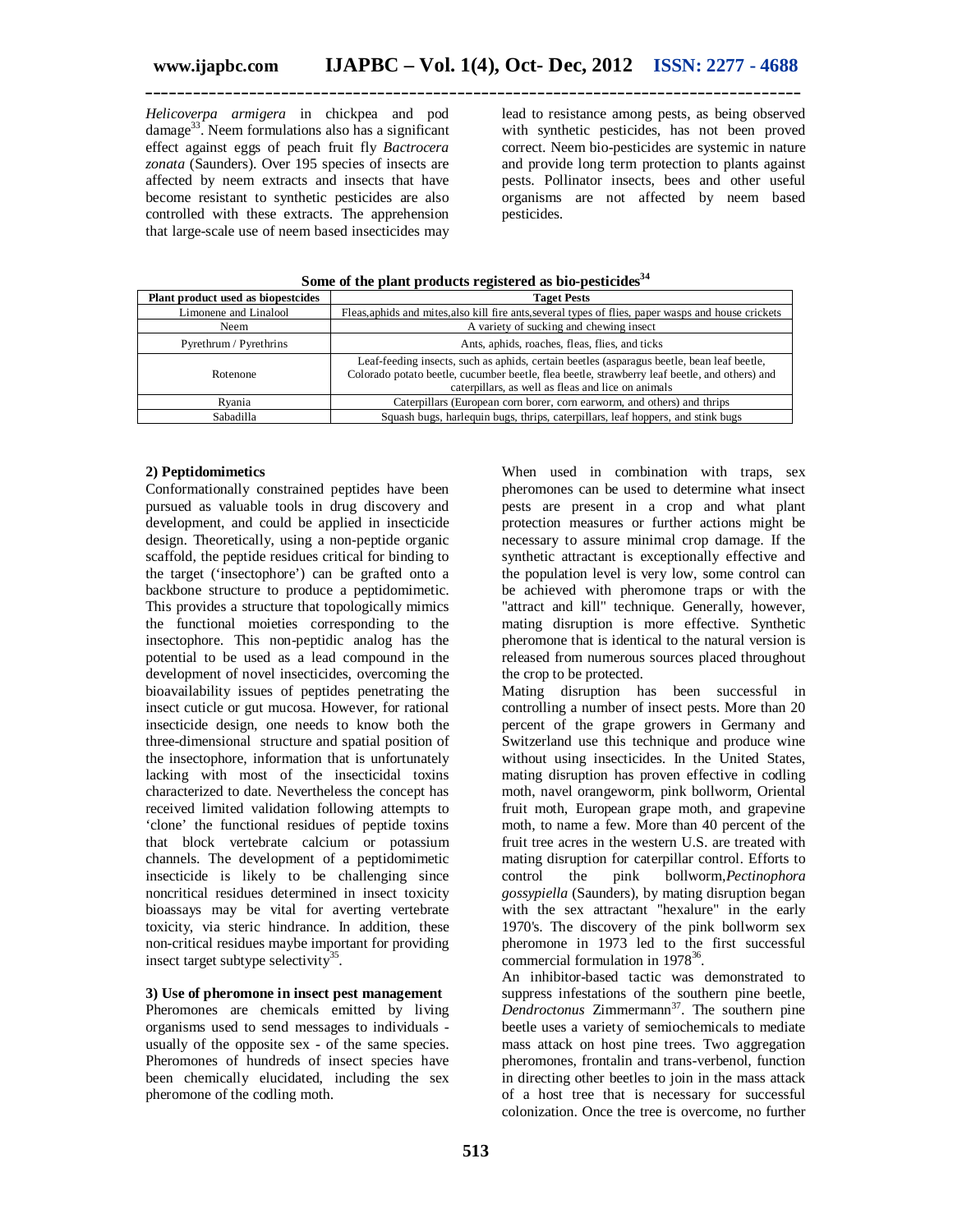beetles are needed and two anti-aggregation pheromones, endo-brevicomin and verbenone, are released to divert beetles to other trees.

#### **CONCLUSION**

Development of biopesticides industry has to be treated as a strategic, comprehensive and forwardlooking task.The on going population and the growing need of the population need more supply of the crops and other products. The increasing concern of consumers and government on food safety has led growers to explore new environmentally friendly methods to replace, or at least supplement, the current chemical-based practices. The use of bio-pesticides has emerged as promising alternative to chemical pesticides. Biopesticides have a precious role to play in the future of the Intrgreated Pest Mangement stratagies.

#### **REFERENCES**

- 1. Kalra A and Khanuja SPS. Research and Development priorities for biopesticide and biofertiliser products for sustainable agriculture in India, In. Business Potential for Agricultural Biotechnology (Teng, P. S. ed.), Asian Productivity Organisation. 2007;96-102.
- 2. Gupta S and Dikshit AK. Biopesticides: An ecofriendly approach for pest control. Journal of Biopesticides.  $2010;3(1):186$  – 188**.**
- 3. Salma Mazid. A review on the use of biopesticides in insect pest management *International Journal of Science and Advanced Technology.* 2011;1(7):169-178.
- 4. Hajeck AE and Leger ST. Interactions between fungal pathogens and insect hosts,<br>Annual Review of Entomology, Annual Review of Entomology, 1994;39:293-322.
- 5. Hoy MA and Myths. models and mitigation of resistance to pesticides. *In:* Insecticide Resistance: From Mechanisms to Management (Denholm, I., Pickett, J.A. and Devonshire, A.L., eds.), New York, CABI Publishing, 1999;111-119.
- 6. Ferron P. Modification of the development of *Beauveria tenella* mycosis in *Melolontha melolontha* larvae by means of reduced doses of organophosphorus insecticides, Entomologia Experimentalis et Applicata. 1971;14:457-466.
- 7. Delalibera I, Gomez DRS,G.J. de Moraes, J.A. de Alencar and W.F. Araujo, Infection of *Mononychellus tanajoa* (Acari: Tetranychidae) by the fungus *Neozygites sp.*  Entomophthorales) in northeastern Brazil, Fla Entomol, 1992, vol.75, pp.145–147.
- 8. Duarte V, Silva RA, Wekesa VW, Rizzato FB, Dias CTS and Delalibera I. Impact of natural epizootics of the fungal pathogen *Neozygites floridana* (Zygomycetes: Entomophthorales) on population dynamics<br>of Tetranychus evansi (Acari:  $Tetranvchus$ Tetranychidae) in tomato and nightshade. Biological Control. 2009;51:81–90.
- 9. Castillo MA, Moya P, Hernandez E and Yufera EP. Susceptibility of *Ceratitis capitata* Wiedemann (Diptera: Tephritidae) to Entomopathogenic Fungi and Their Extracts. Biological Control. 2000;19:274– 282.
- 10. Islam MT, Castle SJ and Ren S. Compatibility of the insect pathogenic fungus *Beauveria bassiana* with neem against sweetpotato whitefly*, Bemisia tabaci*, on eggplant, Entomologia Experimentalis et Applicata. 2010;134:28– 34.
- 11. Scholte EJ, Takken W and Knols GJ. Infection of adult *Aedes aegypti* and *Ae. albopictus* mosquitoes with the entomopathogenic fungus *Metarhizium anisopliae.* Acta Tropica. 2007; 102:151– 158.
- 12. Shia WB and Feng MG. Lethal effect of<br>Beauveria bassiana, Metarhizium *Beauveria bassiana*, *Metarhizium anisopliae*, and *Paecilomyces fumosoroseus*  on the eggs of *Tetranychus cinnabarinus*  (Acari: Tetranychidae) with a description of a mite egg bioassay system. Biological Control. 2004;30:165–173.
- 13. Weibin S and Mingguang F. Ovicidal activity of two fungal pathogens<br>(Hyphomycetes) against Tetranychus (Hyphomycetes) against *cinnabarinus* (Acarina *cinnabarinus* (Acarina:Tetranichidae), Chinese Science Bulletin. 2004;49(3):263- 267.
- 14. Lacey LA, Liu TX, Buchman JL, Munyaneza JE, Goolsby JA and Horton DR. Entomopathogenic fungi (Hypocreales) for control of potato psyllid, *Bactericera cockerelli* (Sulc) (Hemiptera: Triozidae) in an area endemic for zebra chip disease of potato. Biological Control. 2011;56:271- 278.
- 15. Joe W Dorner. Efficacy of a Biopesticide for Control of Aflatoxins in Corn, Journal of Food Protection. 2010;73(3):495-499.
- 16. Ignoffo CM and Couch TL. The nucleopolyhedrosis virus of *Heliothis*  species as a microbial pesticide. In: Microbial Control of Pests and Plant Diseases. (Burges,H.D. Ed.), Academic Press. London, 1981;329 - 362.
- 17. Mettenmeyer A. Viral insecticides hold promise for bio-control, Farming Ahead. 2002; 124:50-51.